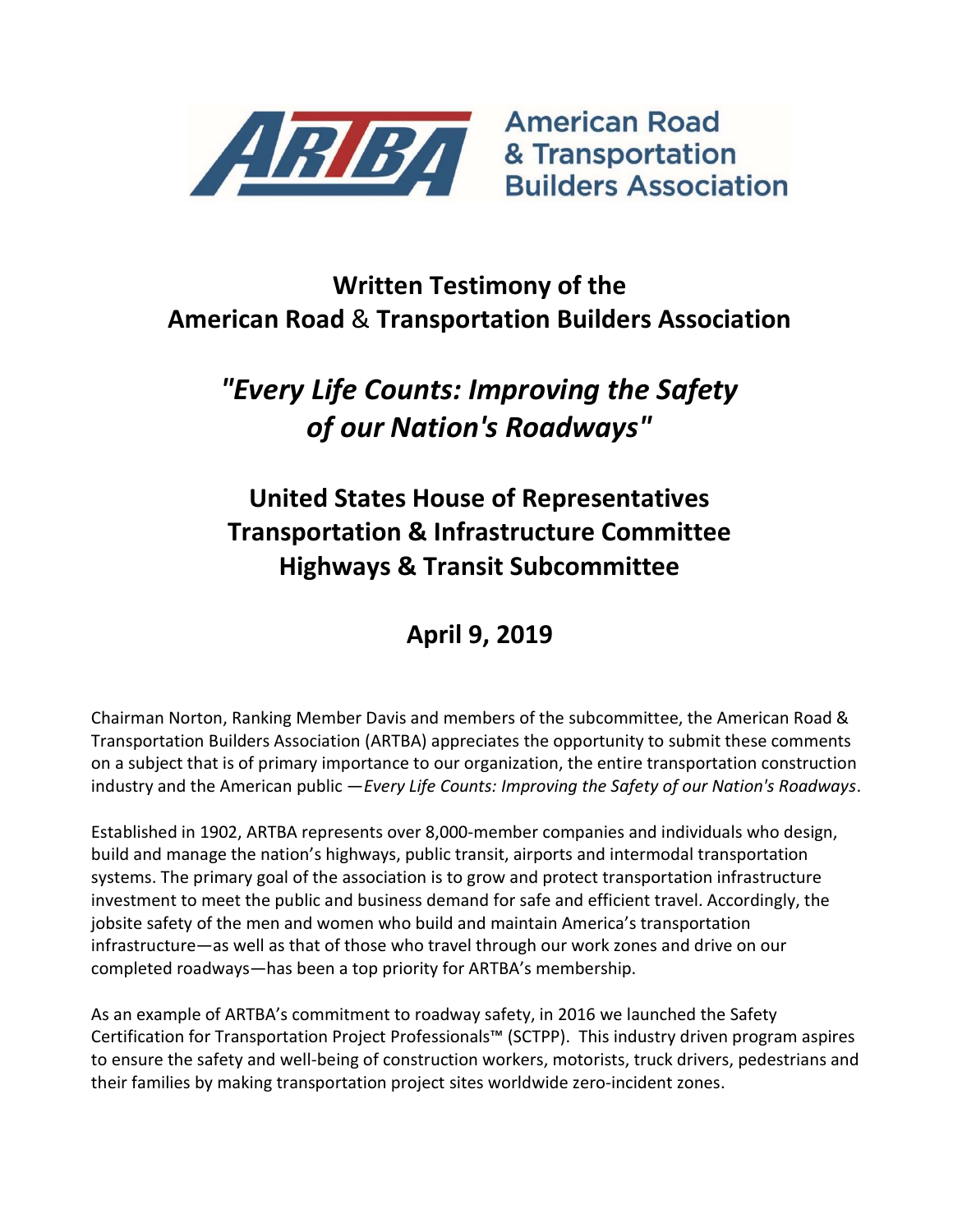The SCTPP credential aims to show employers and peers that credentialed transportation professionals can identify common hazards found on transportation project sites and correct them to prevent safety incidents that could result in deaths or injuries. Earning the professional certification also demonstrates command of internationally-recognized core competencies for safety awareness and risk management on transportation projects.

The program was accredited by the American National Standards Institute (ANSI) in May 2018; well over 300 people have earned the credential. And we are just beginning.

#### Safer Roads AND Work Zones

ARTBA understands highway safety is an intricate balance between the roadway infrastructure, the vehicle and the motorist. That equilibrium is particularly challenged during construction operations where workers labor barely inches away from motorists who are often travelling at high rates of speed. We commend the committee for happening to schedule this hearing during National Work Zone Awareness Week, which for 20 years has promoted safety for all roadway users and construction workers who navigate these potentially hazardous roadway construction zones. ARTBA is particularly concerned with the trend of increasing deaths and injuries on these sites.

Over the past eight years, work zone fatalities have increased significantly, from 586 in 2010 to 799 in 2017 (the latest year for which data is available). That is a jump of over 30 percent. The table below represents the number work zone-related fatalities, as tracked by the National Traffic Highway Safety Administration's "Fatality Analysis Reporting System" or FARS:



This trend is obviously moving in the wrong direction, and we agree with the committee that a more serious investigation into the cause of work zone fatalities  $-$  and all roadway fatalities  $-$  is urgently needed.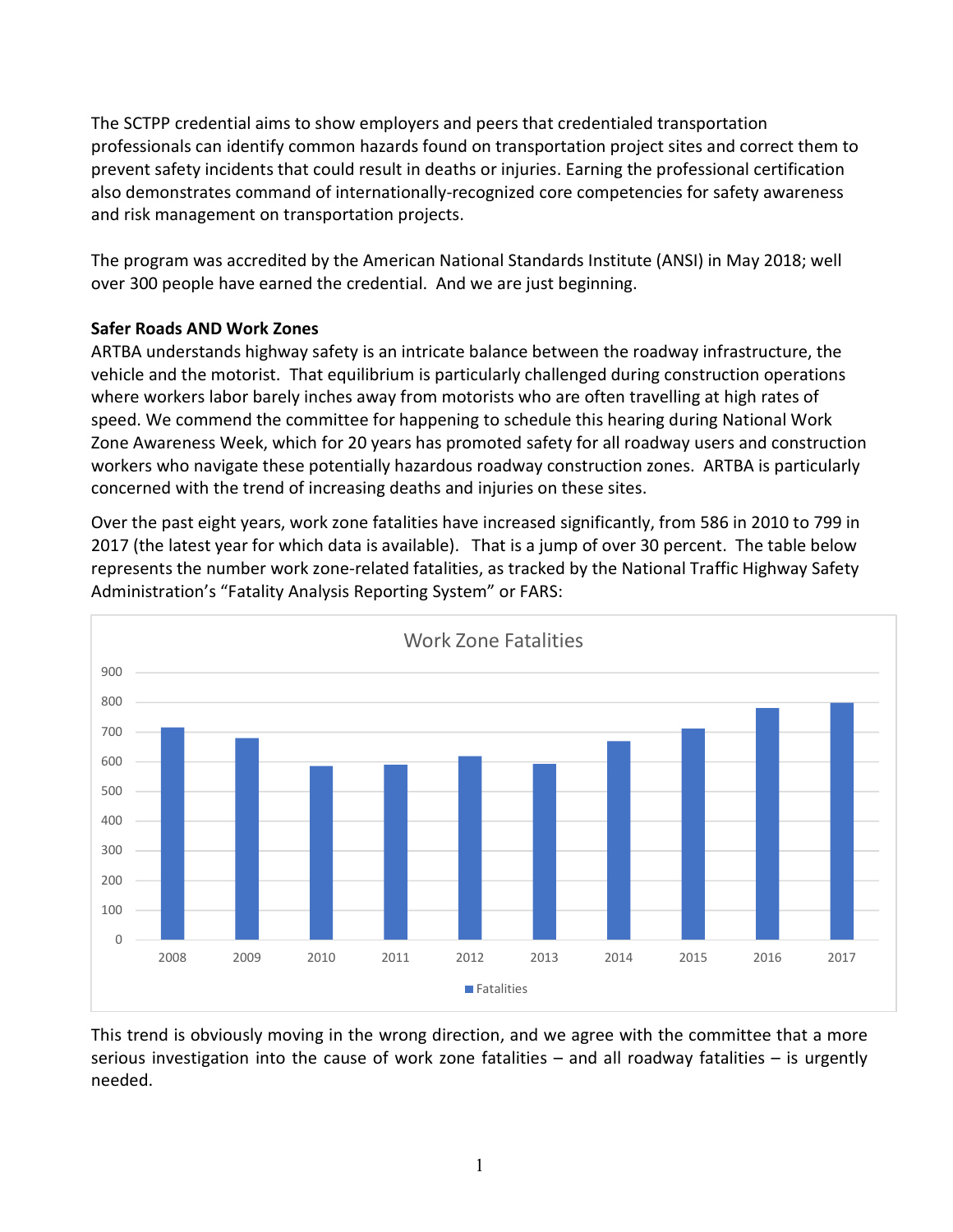#### A Focus on Infrastructure

ARTBA's experience over the past 117 years has led to an understanding that roadway users will make errors. Design, construction and operation of the transportation network should emanate from this premise, allowing for the development of a more "forgiving" roadway system.

In the United States, this principle requires a new paradigm. Today, much of America's basic road safety strategy is aimed at reducing human error. Most federal efforts focus on reducing the number of crashes by improving motorists' behavior, including the interaction of drivers with pedestrians, cyclists, large trucks and other motorists. ARTBA believes we must turn that premise around by accepting the fact that some motorists will inevitably make mistakes. Too often they pay for their mistakes with their lives – or the lives of innocent bystanders.

On all major routes—and others to the extent practicable—our roadway system must anticipate user error and be designed, constructed, equipped and operated to forgive the errant user and protect the innocent worker, pedestrian, cyclist or other driver.

#### Severity vs. Frequency

In conjunction with reducing fatalities, ARTBA believes our transportation system must be improved to reduce the severity of incidents. In some situations, such as the use of roundabouts, a possible increased rate in the frequency of accidents may be a viable trade-off for a decrease in the severity of injuries. The U.S. should prioritize the quality of human life and health above the rate of traffic incidents.

ARTBA's premise does not remove responsibility from the driver to operate his or her vehicle in a safe and courteous manner. All transportation users have an obligation to follow laws, standards and customs that promote safe and efficient use of the system. At the same time, funds must be provided to give transportation system owners greater opportunities to properly operate their systems.

To date, U.S. policy accepts the fact this is an imperfect system, with a goal to reduce the unsafe consequences of that system. ARTBA believes America's safety goal should be developing a transportation system that features zero predictable crashes with severe consequences - beginning with the major networks through to all other roadways to the extent practicable.

#### Paradigm Shift

This vision requires a paradigm shift on two parallel tracks:

- 1. The focus of reducing incidents on America's transportation system must be viewed as reducing severity of injuries as opposed to reducing the number of crashes.
- 2. The policy anticipates user errors and emphasizes design, construction and maintenance of a system that will be "forgiving" of errant behavior.

This change in philosophy is necessary because system users do not have all the relevant information needed to make critical decisions related to their safety and the safety of other users. For example,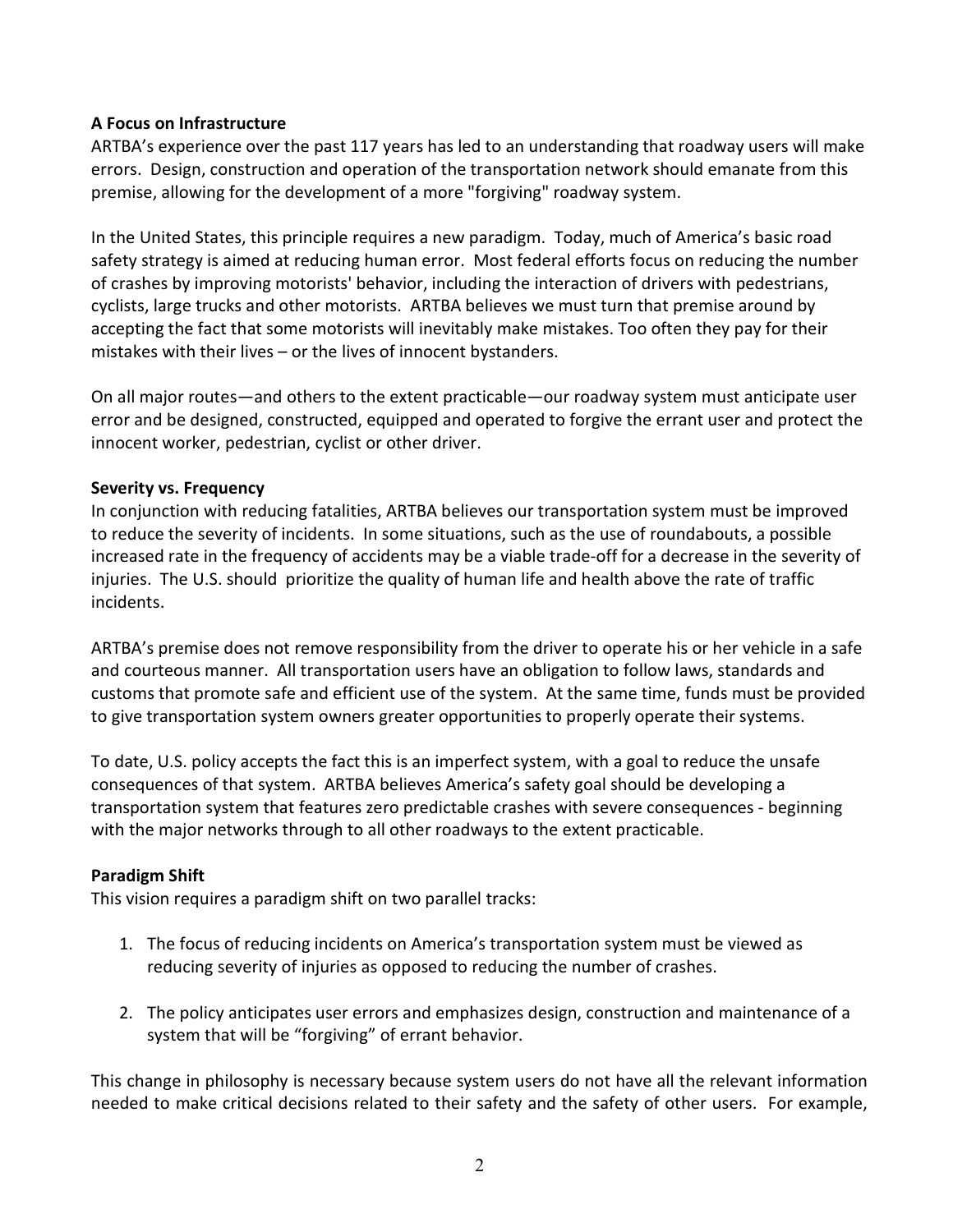drivers are repeatedly reminded: "speed kills," but the problem is not just speed but kinetic energy. Kinetic energy causes the damage in a collision or a crash, yet users are blind to it. They feel safe when they shouldn't. If the transportation system looked dangerous—and hazards were visible in a manner which users could perceive and appreciate—reliance on improved user behavior would be sufficient. The design and operation of America's transportation system must compensate for this information gap and systematically seek to eliminate such invisible hazards.

On April 14, 2010, Dr. Ted Miller of the Pacific Institute for Research & Evaluation (PIRE) offered testimony on this approach before the Senate Committee on Environment and Public Works. He made a remarkable statement to Congress: "The cost of crashes involving deficient roadway conditions dwarf the costs of crashes involving alcohol, speeding, or failure to wear a safety belt . . . Focusing as much on improving road safety conditions as on reducing impaired driving would save thousands of lives and billions of dollars each year." He further estimated "motor vehicle crashes in which roadway conditions is a contributing factor cost the U.S. economy more than \$217 billion each year."

Dr. Miller's comments were based on a significant research study commissioned by the Transportation Construction Coalition—a partnership of 31 national construction associations and construction trade unions that is co-chaired by ARTBA and the Associated General Contractors of America. Completed in 2009, the study is entitled, "On a Crash Course: The Dangers and Health Costs of Deficient Roadways." In the report Dr. Miller described several immediate solutions for problem spots including using brighter and more durable pavement markings, adding rumble strips to shoulders, mounting more guardrails or safety barriers, and installing traffic signals and better signs with easier-to-read legends. Dr. Miller emphasized: "More significant road improvements include replacing non-forgiving poles with breakaway poles, adding or widening shoulders, improving roadway alignment, replacing or widening narrow bridges, reducing pavement edges and abrupt drop offs, and clearing more space on the roadside."

Ten years later, the report's findings remain valid, and the state of America's infrastructure may well be in worse condition now than it was a decade ago. ARTBA's April 1 report on the state of U.S. bridges found the pace of bridge repair in the U.S. is slowing. At the current pace, it would take more than 80 years to replace or repair the nation's structurally deficient bridges. That's longer than the average life expectancy of a person living in the U.S. The report, based on an analysis of the recentlyreleased U.S. Department of Transportation 2018 National Bridge Inventory (NBI) database, revealed 47,052 bridges are classified as structurally deficient and in poor condition. The length of America's structurally deficient bridges if placed end-to-end would span nearly 1,100 miles, the distance between Chicago and Houston.

#### A History of Congressional Support

ARTBA commends Congress for its long-standing support of roadway infrastructure safety. In the MAP-21 and FAST Act surface transportation laws, Congress ensured that funds set aside for the Highway Safety Improvement Program (HSIP) would be dedicated to highway infrastructure safety improvements. The legislation also continued to provide support for the National Work Zone Safety Information Clearinghouse, a public-private partnership dedicated to providing research, information,